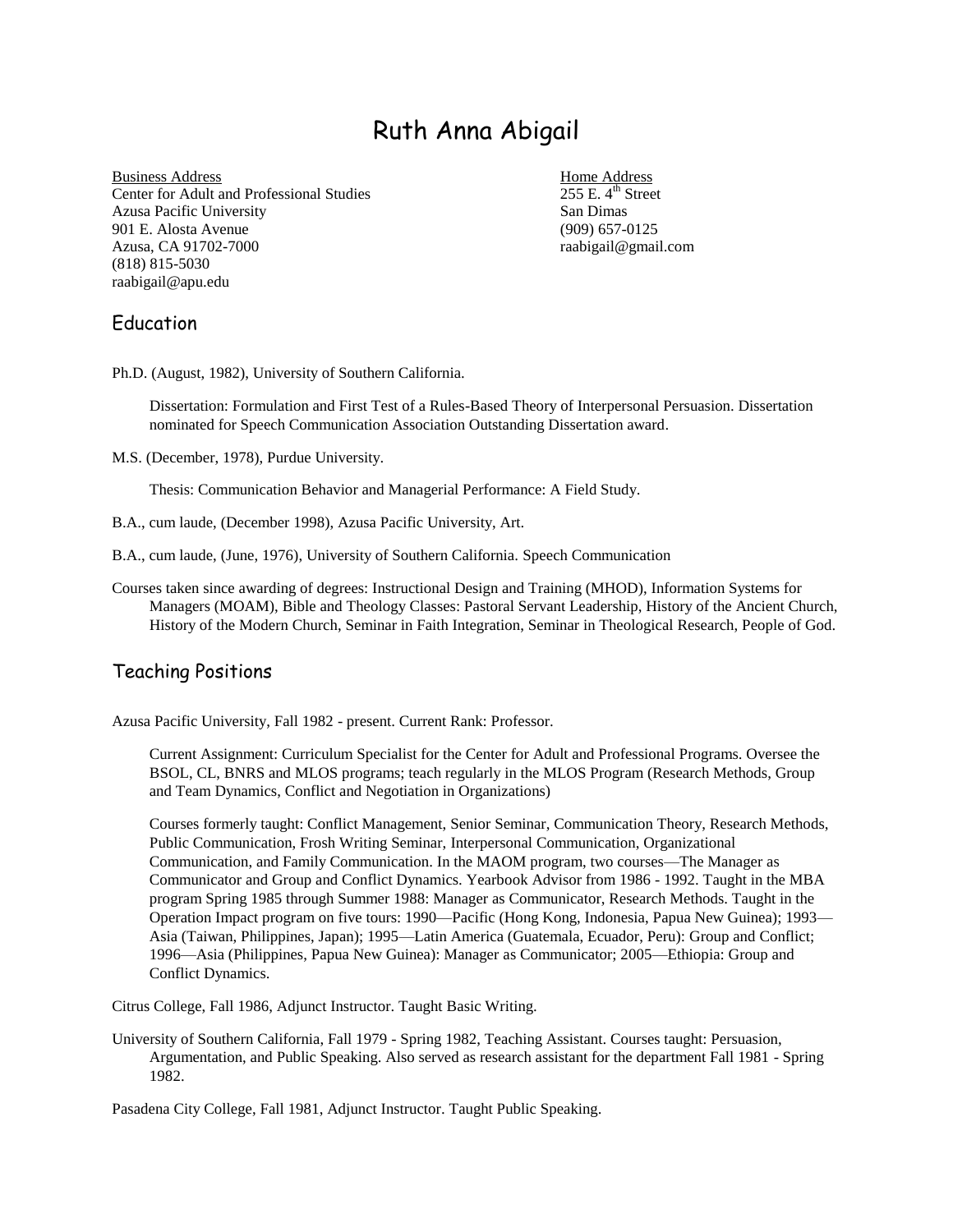University of Wisconsin—Eau Claire, Spring 1989, Lecturer. Taught Organizational Communication, Public Speaking; coached debate team.

Purdue University, Spring 1978 - Fall 1978, Teaching Assistant. Taught Fundamentals of Communication.

Corona del Mar High School, Fall 1976 - Spring 1977, part-time Instructor. Coached forensics and debate.

#### Books

*Managing Conflict through Communication,* (3<sup>rd</sup> Edition of Conflict: From Theory to Action, with Dudley D. Cahn)

Boston: Allyn and Bacon, 2007.

*Conflict: From Theory to Action*,  $2^{nd}$  Edition (with Dudley D. Cahn)

Boston, MA: Allyn and Bacon, 2000.

*Conflict: From Theory to Action* 

Scottsdale, AZ: Gorsuch Scarisbrick Publishers, 1994.

*Persuasion: Contexts, People and Messages* 

Scottsdale, AZ.: Gorsuch Scarisbrick Publishers, 1991.

*A Workbook for Christian Conflict Management, 2*nd *Ed.*  Minneapolis: Burgess Group International, 1990.

The Communication Process: A Christian Perspective, 1<sup>st</sup> -3<sup>rd</sup> Ed.

Minneapolis, MN: Burgess Group International, 1986, 1987, 1989. Used four years at APU, discontinued when we changed basic course focus to public speaking from hybrid.

#### **Publications**

- "Forgiving the Unforgivable? Processes of Forgiveness and Reconciliation after Episodes of Family Violence," in Dudley D. Cahn, Ed., *Family Violence from a Communication Perspective*, 2<sup>nd</sup> Ed., in press.
- ―Cooperation in Conflict: The Key to Effective Teaming‖ with Frank Berry, in David McIntire, Ed., *Group Dynamics and Conflict Resolution* (Indianapolis, IN: Precedent Press, 2007).

―Conflict in the Church,‖ *Worship Leader*, March/April 2000, 24-26.

―A Review of Charles Anderson's *Prescribing the Life of the Mind*,‖ in David Weeks and Diana Glyer (Eds.), *The Liberal Arts in Higher Education: Challenging Assumptions*, Exploring Possibilities, (Lanham, MD: University Press of America, 1998).

"Artist's Statement on 'My Twelve," *In Search of Unity*, Azusa Pacific University Publication, 1995.

- ―Temptations of the Scholarly Life,‖ *In Celebration of Scholarship: Integrating Faith and Learning*, Azusa Pacific University Publication, 1995.
- ―*The Christian Herald*,‖ in Mark Fackler and Charles H. Lippy (Eds.), *Popular Religious Magazines of the United States* (Westport, CT: Greenwood Press, 1995).

<sup>―</sup>The Social Construction of Forgiveness,‖ *Human Systems*, 3 (1992), 183 - 197.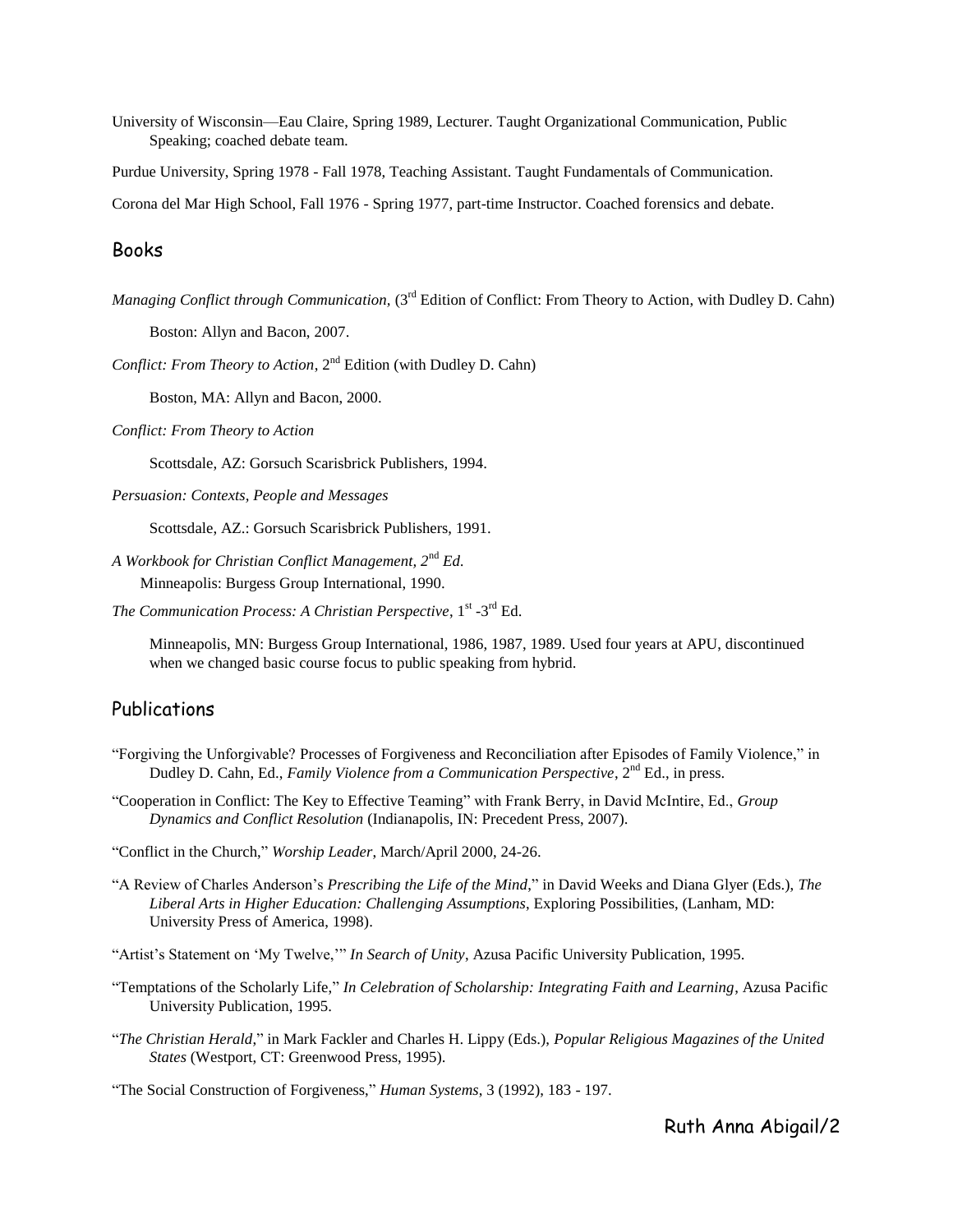- ―Who Asks for the Major Gift? and What is a Major Gift?‖ (Barbara Pombo, lead author), *National Association for Hospital Development Journal*, Fall, 1989, 31 - 34.
- "The Hit-and-Run Mouth," *Christian Herald*, July/August 1986, 34 35.
- ―Compliance-Gaining Message Studies: What Does the Future Hold?‖ *Journal of Communication Studies* 4 (1986), 13 - 18.
- ―Communication: A Resource, Not a Panacea,‖ *Southern California Business* 46 (1980), 23.

#### Papers and Professional Presentations

Four keynote speeches at the Christian Adult Higher Education Association, July 2007, Los Angeles, CA:

"Imagine What Clear Communication Can Do"

"Image a World without Conflict. Now Get Real."

"Imagine What Forgiveness Can Do in Our Offices and Classrooms"

"Imagine Our Shared Faith: Integrating Faith and Learning in the Classroom"

- ―Encouraging Dialogue through Sharing Worldviews,‖ poster presented at the Western Association of Schools and Colleges Convention, April 2007.
- "Just Let It Go: Appraising the Usefulness of Internet Sites on Forgiveness," paper presented at the National Communication Association Convention, San Antonio, November 2006.
- "Models for Faith Integration," presentation at the CAPS In-Service, February 2006, and at the Faith Integration Symposium, May 2006, Azusa Pacific University.
- "The Five Stages of Forgiveness," Common Day of Learning Poster Presentation, Azusa Pacific University, March 7, 2001.
- ―The ―Ah-hah‖ Experience Speech,‖ with David Bicker, paper presented at the National Communication Association Convention, San Diego, November 1999.
- "Quilting as Rhetorical Performance," paper, and "The Delight of My Hands," video, presented at the National Communication Association Convention, New York, November 1998.
- ―Forgiveness Theory and Research,‖ presentation at Pepperdine University, January 21, 1998, as part of its graduate lecture series.
- ―Writing Successful Proposals,‖ presentation to the faculty of John Brown University, October 17, 1997.
- ―Conducting Christian Scholarship,‖ presentation to the faculty of John Brown University, March 10, 1997.
- ―Looking for ‗Right Answers': The Construction of Gender Roles in Promise Keepers and Concerned Women of America," paper presented at the Speech Communication Association Convention, San Antonio, TX, November 1995.
- ―Swimming Upstream: Creating Reasons for Nonforgiveness in a Culture that Expects Otherwise,‖ paper presented at the Speech Communication Association Convention, San Antonio, TX, November 1995.
- ―Religious Commitment as a Neglected Variable in Social Science Research,‖ paper presented at Central States Communication Association Convention, Indianapolis, IN, April 1995.
- ―Integrating Gender Issues into the Upper Division Communication Course,‖ paper presented at Central States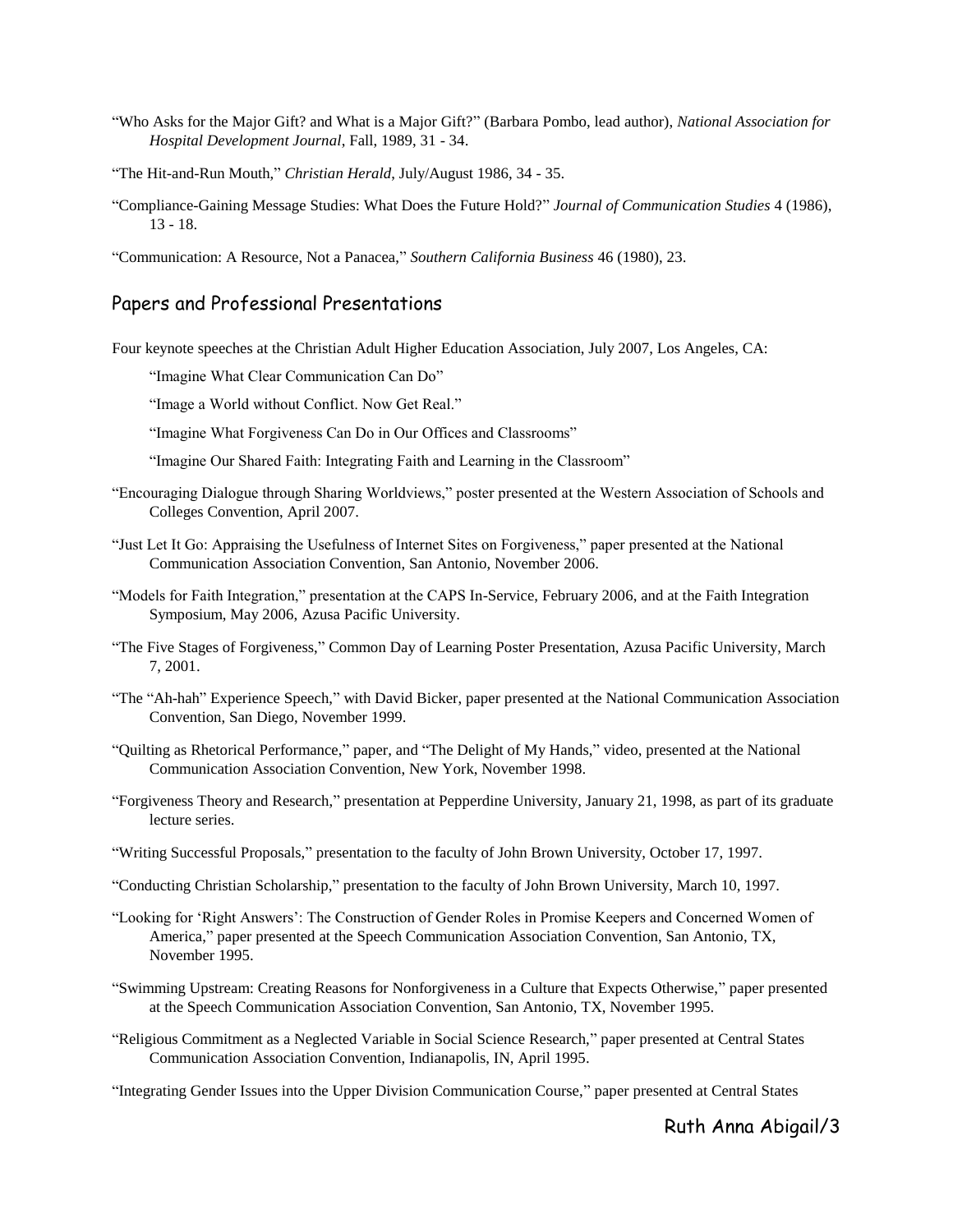Communication Association Convention, Indianapolis, IN, April 1995.

- ―Cosmopolitan Communication and the Evangelical Impulse: Transcending a Paradox,‖ paper presented at the Speech Communication Association Convention, New Orleans, LA, November 1994.
- ―Consciousness-Raising of Undergraduate Women Students,‖ paper presented at the Voices and Visibility: Women in Higher Education Conference, Eastern College, St. Davids, PA, June 1994.
- ―Teaching Forgiveness: A Social Construction Approach,‖ paper presented at the Central States Speech Communication Association Convention, Oklahoma City, OK, April 1994.
- ―Generative Force in Interpersonal Persuasion Episodes,‖ paper presented at the Central States Speech Communication Association, Oklahoma City, OK, April 1994.
- ―The Social Construction of Ethics,‖ presented at the Seventh Annual Conference on Communication and Ethics, Azusa Pacific University, Azusa, CA, March 1994.
- "Still Compliance-Gaining After All These Years: Toward a Reconceptualization of Interpersonal Persuasion," paper presented at the Speech Communication Association Convention, Miami, FL, November 1993.
- "Evangelism and Interpersonal Persuasion II: Variations in the Concept of 'Witnessing,'" paper presented at the Speech Communication Association/Religious Speech Communication Association Convention, Miami, FL, November 1993.
- ―Evangelism and Interpersonal Persuasion I: A Comparison of Situational Variables Characterizing Evangelism and Interpersonal Persuasion Attempts," paper presented at the Speech Communication Association/Religious Speech Communication Association Convention, Chicago, IL, November 1992.
- "Fundamental Values: Anchoring the Communication Major in a Liberal Arts Core," paper presented at the Speech Communication Association Convention, Atlanta, GA, November 1991.
- ―You Can't Win Souls for Christ with Equivocation: On the Inapplicability of Compliance-Gaining Paradigms to Religious Persuasion," paper presented at the Speech Communication Association/Religious Speech Communication Association Convention, Atlanta, GA, November 1991.
- "Strategy or Sincerity: Ethical Communicative Behavior in Organizations," paper presented at the Speech Communication Association/Religious Speech Communication Association Convention, Atlanta, GA, November 1991.
- "A Test of Means to Reduce Speech Anxiety in the Required Speech Course," presented at the Speech Communication Association Convention, San Francisco, CA, November 1989 (lead author: Lisa Drugmand, former student).
- "The Ethics of Impression Management," presented at the Second Annual Conference on Communication and Ethics, Azusa Pacific University, Azusa, CA, February 1989.
- "When Requests Aren't Needed: Reason-Giving in Interpersonal Persuasion Episodes," presented at the Speech Communication Association Convention, Boston, MA, November 1987 (co-authors: Angie Braio, Dan Sojka, Donita Smoker, former students).
- ―Walking the Tightrope: Teaching Organizational Communication in a Liberal Arts Context,‖ presented at the Central States Speech Association Convention, Louisville, KY, April 1987.
- ―The Effect of Target, Relationship, Request, and Situational Variables on Ratings of Strategy Effectiveness and Likelihood of Use in Interpersonal Persuasion Episodes," presented at the World Communication Association Convention, Manila, Philippines, August 1985.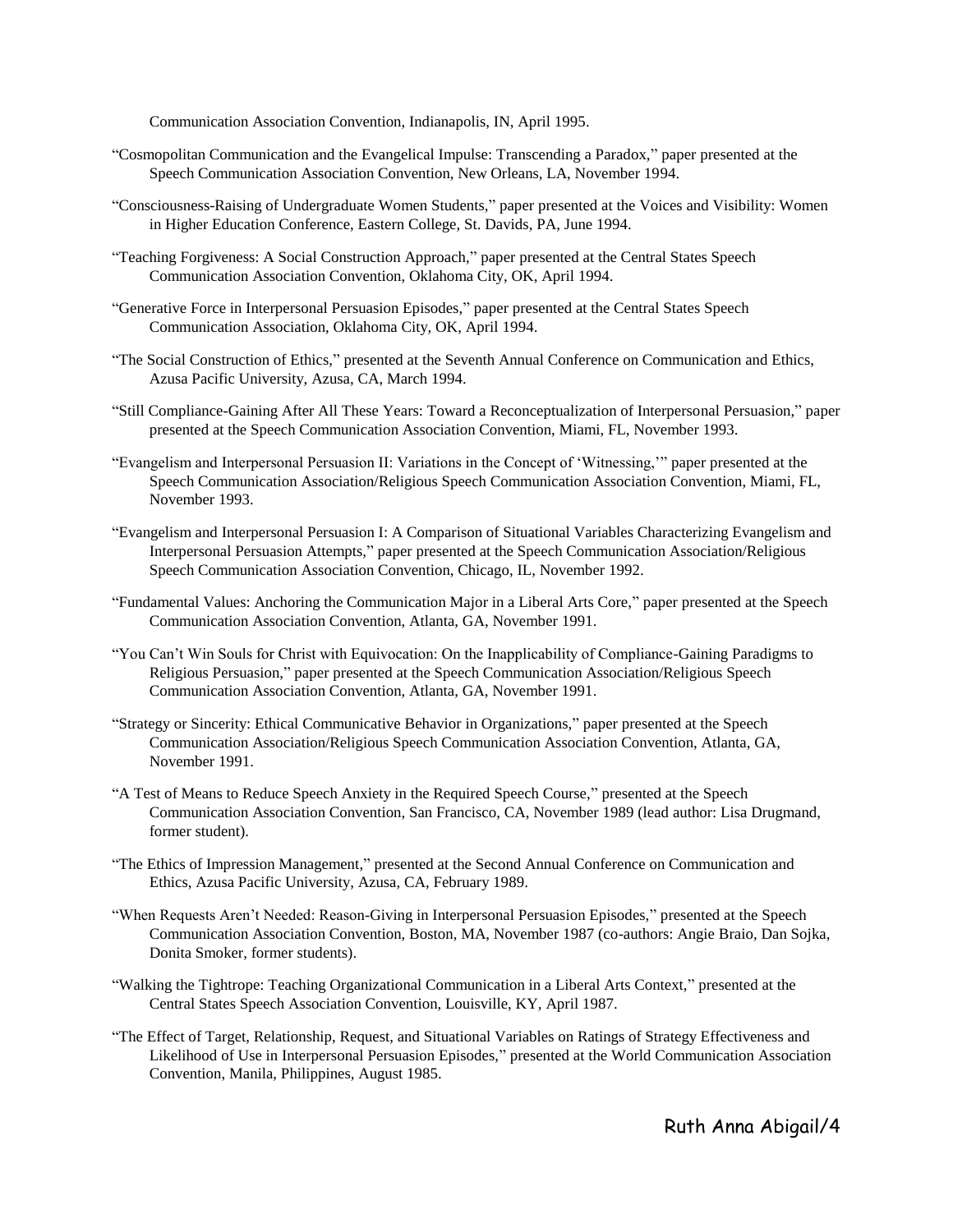- "The Road Not Taken': A Comparison of Enacted and Not-Enacted Persuasion Episodes," presented at the Communication Association of the Pacific Convention, Tokyo, Japan, June, 1985.
- ―The Relationship of Situational Variables, Relational Competence, and Communication Satisfaction to the Reported Use of Strategies in Interpersonal Persuasion Episodes," presented at the Western Speech Communication Association Convention, Fresno, CA, February, 1985.
- ―The Content of Interpersonal Persuasion Episodes and the Relationship of Strategy Use to Competence and Persuasive Outcomes," presented at the Speech Communication Association Convention, Chicago, IL, November 1984.
- ―A Research Note on Interviewer Variability in Telephone Surveys,‖ presented at the International Communication Association, San Francisco, CA, May 1984.
- "Interpersonal Persuasion I: Formulation and First Test of a Rules-Based Theory," presented at the Western Speech Communication Association Convention, Albuquerque, NM, February 1983.
- "The Use of Compliance-Gaining and Compliance-Resisting Strategies in Dyadic Conversation," presented at the Western Speech Communication Association Convention, Denver, CO, February 1982.
- ―Toward a Theory of Managerial Performance,‖ presented at the Western Speech Communication Association Convention, Denver, CO, February 1982.
- "Communication Behavior and Managerial Performance: A Field Study," paper presented at the Speech Communication Association Convention, Anaheim, CA, November 1981.
- "Attitudes of Orange Country Residents Toward Mental Health Services," report submitted to the Orange County Mental Health Association, July 1981 (lead author, David R. Seibold).
- "Person's Work in a People's World: An Ethnography of Gender Strategies in the Barroom," presented at the Pacific Sociological Association Convention, Portland, OR, March 1981.
- ―The Death of Détente: A Content Analysis of Selected Speeches of American Presidents and Secretary General Brezhnev, 1972 - 1980," presented at the Seventh Conference in Communication, CSU Fresno, April 1980 (lead author, Shelley D. Lane).
- "Dimensions of Dramatic Communicator Style," presented at the Speech Communication Association Convention, Minneapolis, MN, November 1978 (lead author: Robert Norton).

#### Panels

- Chaired panel on experiential learning, National Communication Association Convention, New Orleans, LA, November 2002.
- Panel Respondent, Conceptualizing Forgiveness, National Communication Association Convention, Atlanta, GA, November 2001.
- Chaired one panel and responded to another at the National Communication Association Convention, November 1997.
- Panel Participant, "Teaching the Persuasion Course: Feedback for Textbook Authors," Central States Communication Association, Indianapolis, IN, April 1995.
- Panel Participant, "Maintaining Distinctiveness in the Face of Changing Student Populations," Speech Communication Association Convention, New Orleans, LA, November 1994.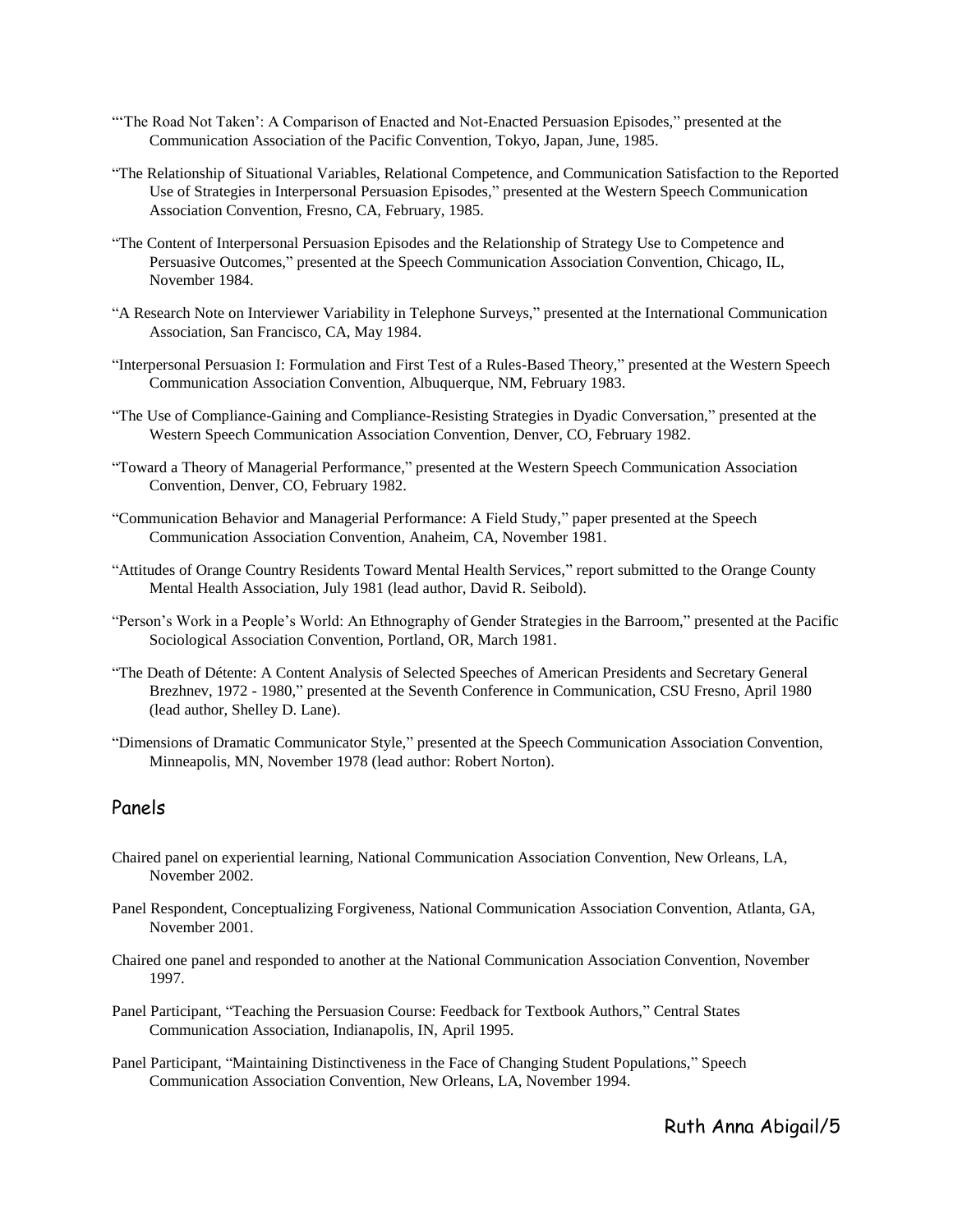- Panel Participant, "The Research and Mentoring Process," Speech Communication Association, Miami, FL, November 1993.
- Panel Participant, debate on the freedoms and responsibilities of college journalists at California State University, Los Angeles (Conference on Issues in The Collegiate Press, October, 1988).
- Panel Participant, debate concerning the focus of a "basic" course in speech communication, Speech Communication Association Convention, Chicago, IL, November, 1986.
- Respondent: Speech Communication Association/Religious Speech Communication Association panel, "Cosmology" and Scriptural Religion: Appropriations and Reinventions of Ritual," November 1994; Speech Communication Association/Religious Speech Communication Association panel, "Referencing Sacred Reality in Interpersonal Situations,‖ November 1992; California State University Fresno, Student Papers in Communication Conference, April 1991, 1992; Fourth Annual Conference on Communication and Ethics, APU, March, 1991.
- Organized and chaired panel on "The Culture of Disbelief" for CSCA, April 1995; organized and chaired panel on Women's Religious Communication for SCA/RSCA, November 1993; chaired a panel on Interpersonal and Small Group Communication at the Speech Communication Association Convention, November 1985.

## Professional Training Conducted

―Conflict Management‖ staff training conducted at Murrieta Center, April 5, 2006.

- Four sessions on Communication, Conflict, and Group Dynamics/Team Building conducted for the Rippy Corporation, Whittier, CA, October – December 2005.
- Three sessions on Communication, Conflict, and Group Dynamics/Team Building conducted for the Rippy Corporation, Whittier, CA, June-July 2004.
- "It Doesn't Have to Hurt—Too Much," staff training conducted at Azusa Pacific University, October 29, 2002.
- ―Repairing Ripped Relationships,‖ staff training conducted Azusa Pacific University, October 29, 2002.
- ―Conflict Management Training/Team Building,‖ staff training conducted at Whittier College, July 9, 2002.
- ―Repairing Ripped Relationships,‖ staff training conducted at Biola University, June 13, 2002.
- ―It Doesn't Have to Hurt—Too Much,‖ training conducted for the President's Cabinet, Azusa Pacific University, February 2002.
- "Wookies, Whiners, & Know-it-Alls—Dealing with Difficult People," staff training conducted at Azusa Pacific University, December 4, 2001.
- ―Team Building‖ training conducted for the School of Business and Management Faculty at Azusa Pacific University, January 7, 1999.

In addition:

- I have conducted several writing workshops for adult learners in CAPS programs.
- I have taught classes for adults in the following areas: basic and advanced quilting, serger machine operation, various sewing machines operation, embroidery software, embroidery techniques, and doll making.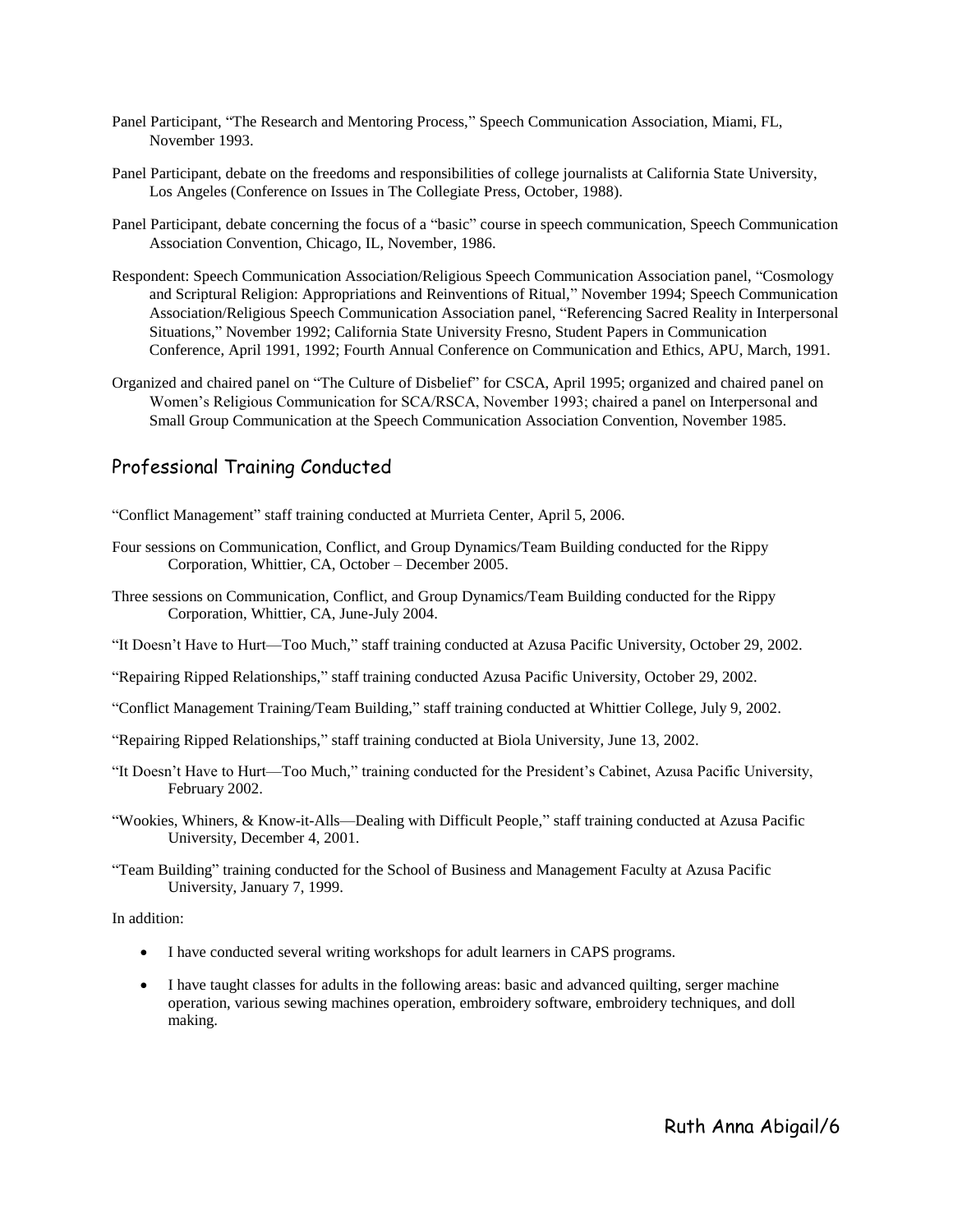#### Community Presentations

- ―It Doesn't Have to Hurt (Too Much): Effective Conflict Management in the Workplace,‖ presented to International Association of Administrative Professionals, City of Hope Chapter, October 11, 2005.
- ―Building Effective Teams,‖ presented to International Association of Administrative Professionals, City of Hope Chapter, April 22, 2004.
- ―Christmas Past: Recovering our Joy,‖ sermon at Foothill Community Church, November 30, 2003.
- "Suffering and Joy," sermon at Foothill Community Church, October 5, 2003.
- ―Forgiveness in the Workplace,‖ presented to International Association of Administrative Professionals, City of Hope Chapter, August 7, 2003.
- "Father's Day Message," Mission Valley Free Methodist Church, June 15, 2003
- "Refining Fire," sermon at Foothill Community Church, June 8, 2003

―Living Sacrifices,‖ sermon at Foothill Community Church, March 9, 2003

"Entering Lent," sermon at Foothill Community Church, March 5, 2003.

―Changing Your Christmas and Your Life,‖ sermon at Foothill Community Church, December 1, 2002.

―Forgiveness,‖ presentation to Mission Valley Free Methodist Church, October 27, 2002.

―Quilting Lessons, Spiritual Truths,‖ presentation to Mission Valley Free Methodist Church, August 18, 2002.

―Four Immutable Truths,‖ sermon at Foothill Community Church, August 11, 2002.

―Lessons from Leah,‖ sermon at Foothill Community Church, May 12, 2002.

"Ash Wednesday Forgiveness Service Program," February 13, 2002.

―Leaving Laodicea,‖ sermon at Foothill Community Church, November 4, 2001.

"Who is a Hero?" sermon at Foothill Community Church, June 24, 2001.

―Lessons Learned,‖ presentation at the annual women's tea, Laguna Hills First Baptist Church, May 19, 2001.

―Repairing Ripped Relationships,‖ sermon at Foothill Community Church, February 25, 2001.

- ―Begin the Good Work,‖ presentation at the Mother-Daughter Luncheon, May 8, 2000, Foothill Community Church.
- ―Come to the Banquet,‖ keynote presentation to incoming honors students, Azusa Pacific University, March 11, 2000.
- ―Maintaining Your Faith Among the Smelly Sheep,‖ sermon at Foothill Community Church, December 26, 1999.
- ―Lifewater Commissioning,‖ keynote presentation at the annual Lifewater Banquet, October 9, 1999.
- ―Spiritual Lessons from a Quilter,‖ presentation to Women's Ministry, United Methodist Church of Garden Grove, July 21, 1999
- "A Line in the Sand," sermon at Foothill Community Church, April 1, 1999.
- "Why I Teach at APU," presentation to incoming honors students, Azusa Pacific University, March 13, 1999.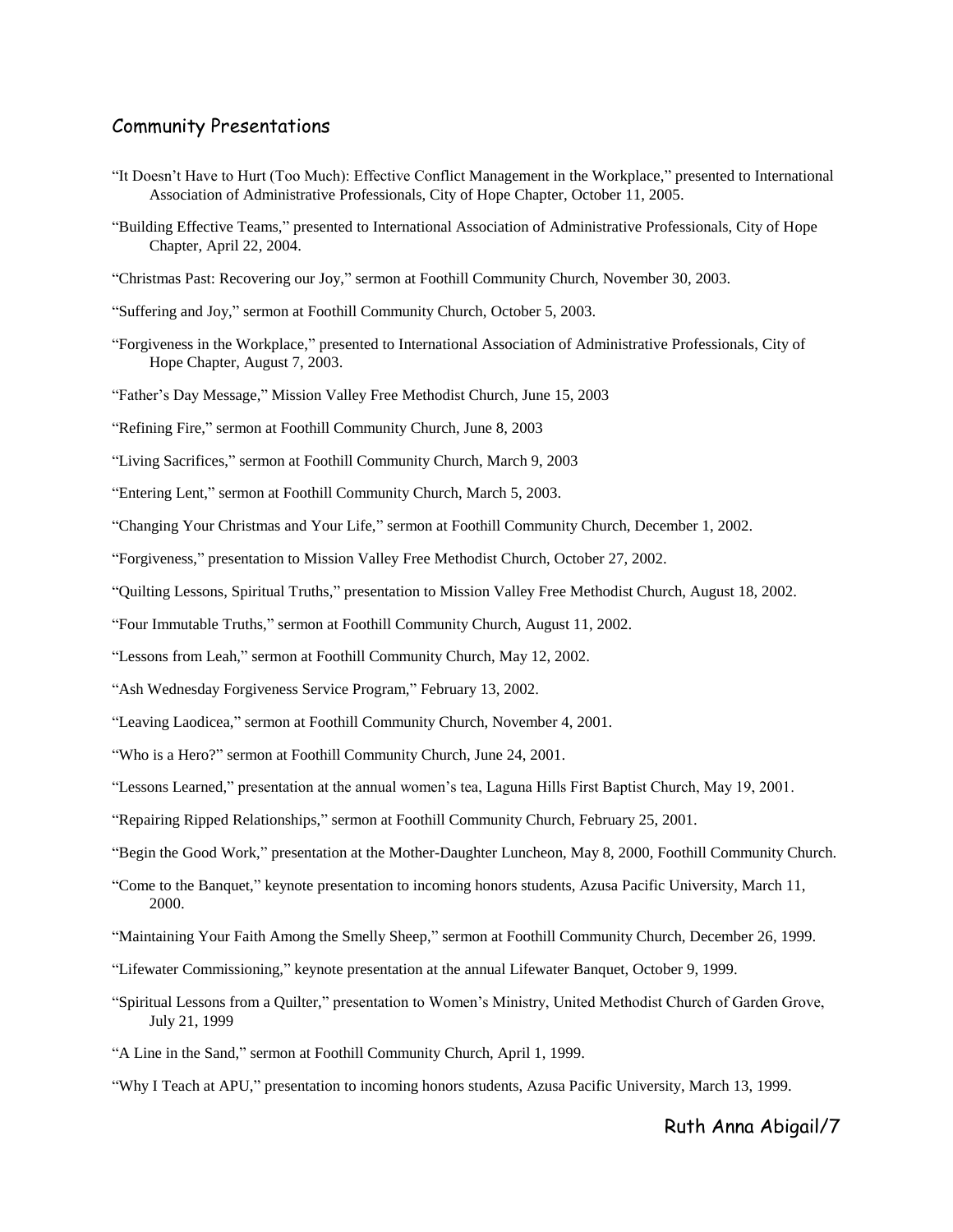―Quilting Your Spiritual Growth,‖ presentation at Blue Ribbon Day, Glenkirk Presbyterian Church, March 6, 1999.

- "Use the Gift," sermon at Foothill Community Church, December 27, 1998.
- ―Forgiveness for Forever Friends,‖ presentation at Women's Retreat, Oak Glen Christian Conference Center, October 24, 1998.
- "Love God with Your Mind," address to Azusa Pacific University chapel, September 19, 1998.
- ―Stones of Remembrance,‖ sermon at Foothill Community Church, August 23, 1998.
- "The Colors of Your Life," sermon at Foothill Community Church, July 12, 1998.
- ―Hats Off to God,‖ presentation at the Mother-Daughter luncheon, May 9, 1998, Foothill Community Church.
- ―Quilting, Poetry, and Theology,‖ presentation at Fuller Seminary, April 22, 1998, to members of a class on "Theology and the Arts."
- "If This Night Had Never Happened," sermon at Foothill Community Church, April 9, 1998.
- ―Conflict and Forgiveness,‖ presentation to the Student Life Staff at John Brown University, October 17, 1997.
- "The Practice of Forgiveness," sermon at Foothill Community Church, August 24, 1997.
- ―The Discipline of Forgiveness,‖ sermon at Foothill Community Church, August 17, 1997.
- "Proclamation, Preparation, and Practice," sermon at Foothill Community Church, July 27, 1997.
- ―The Heroes We Are Called to Be,‖ presentation at the Mother-Daughter luncheon, May 8, 1997, Foothill Community Church.
- ―Obedience and Sacrifice,‖ sermon at Foothill Community Church, February 9, 1997.
- "Handling Emotional Confrontations," presentation to the Learn and Play Child Development Center Staff, November 1, 1996.
- ―Coming Together,‖ an all-day workshop on conflict and forgiveness for the Open Hearts Women's Ministry of the First Baptist Church of Los Angeles, November 9, 1996.
- ―Forgiving the Unforgivable,‖ presentation at Azusa Pacific University, for the Journey to Wholeness: Overcoming Abuse Seminar for Women, September 21, 1996.
- ―Forgiveness,‖ presentation for the singles group, Glenkirk Presbyterian Church, July 28, 1996.
- ―Coping with Conflict and Emotional Situations,‖ presentation at the National Sunday School and Training Union Congress, Church of the Living God/The Pillar and Ground of the Truth, July 8, 1996.
- ―Conflict Management,‖ presentation for the singles group, Glenkirk Presbyterian Church, May 5, 1996.
- ―Taming the Monster Called ‗Conflict,'‖ presentation at Blue Ribbon Day, Glenkirk Presbyterian Church, February 24, 1996.
- "Emotional Situations and How to Handle Them Constructively," presentation to the 5th Annual Women in Ministry Leadership Conference, Azusa Pacific University, Azusa, CA, January 26, 1996.
- ―Conflict Management in a Nutshell,‖ presentation to potential donors at the Celebration of Roses fundraising event, December 31, 1995.
- ―Creating Education, Not Degrees,‖ Keynote Address at the AICCU Eleventh Annual High School Counselor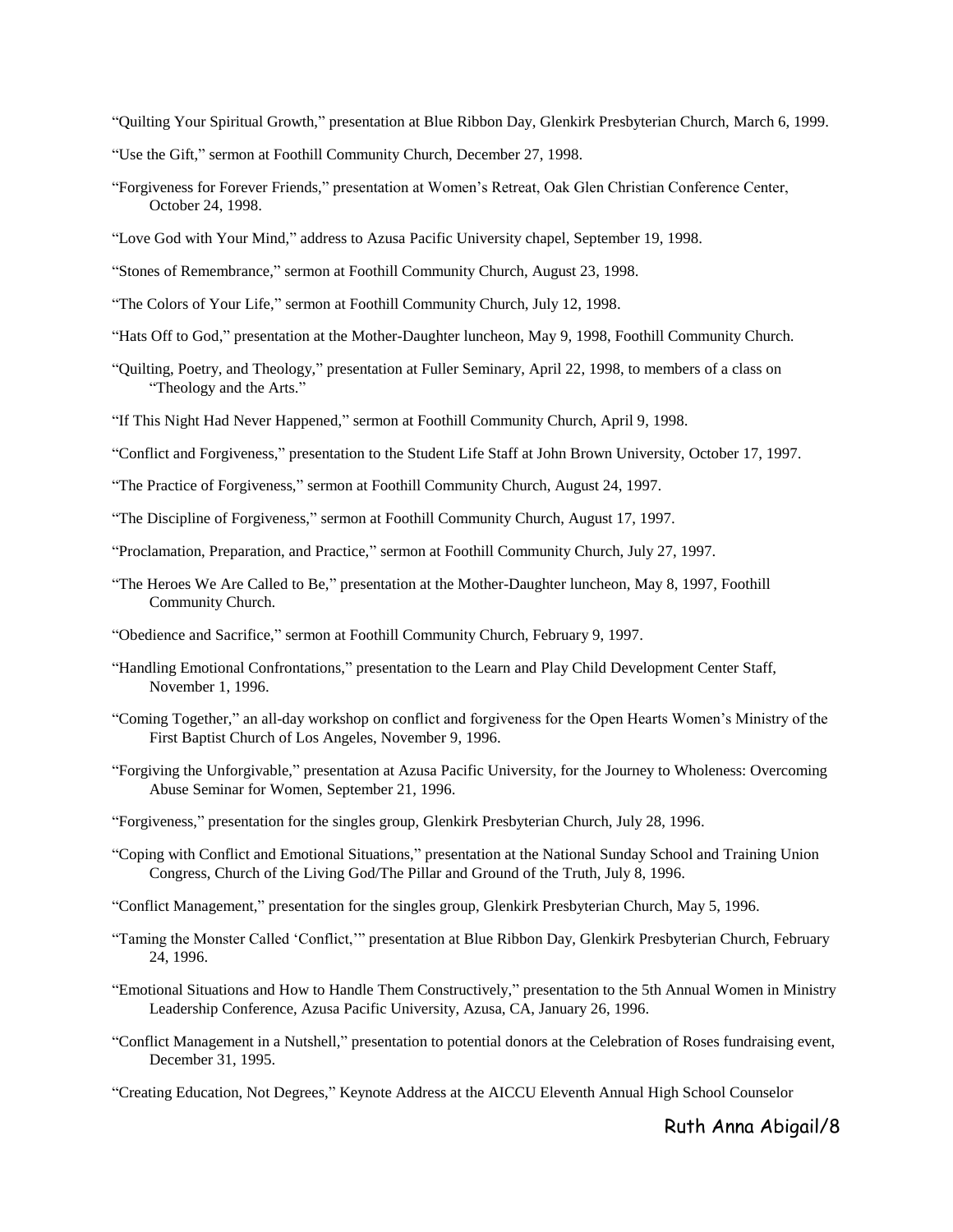Information Program, December 7, 1995, Azusa Pacific University.

―Come to the Banquet,‖ presentation to incoming honors students, Azusa Pacific University, March, 1995.

- ―Taming the Monster Called ‗Conflict,'‖ presentation to the Library and Computing Services Staff of Azusa Pacific University, September 1995.
- "Forgiveness as a Source of Community," presentation to the 4th Annual Women in Ministry Leadership Conference, Azusa Pacific University, Azusa, CA, February 17, 1995.

―Forgiveness,‖ presentation to the APU Board of Trustee spouses, November 1992.

- ―Conflict Management,‖ workshop conducted for the Association of Christian Schools International Convention, September 1990.
- ―Conflict Management,‖ four-week session guest-taught at Village Covenant Church (Glendora), August 1989.

―Conflict Management,‖ presentation to the Azusa Mayor and City Council, and Azusa ministers, September 1987.

―Conflict Management,‖ four-week session guest-taught at First Church of the Nazarene (Glendora), March 1987.

―Conflict Management,‖ workshop conducted for the Christian Ministries Management Association, May 1986.

#### Art Exhibitions

―Door of Wonder,‖ (juried), Pacific International Quilt Festival, October 16 - 19, 2008, Santa Clara, CA

- ―Wisconsin Winter‖ and ―The Vanishing,‖ Lines into Shapes Exhibition (juried), September 19 October 5, 2008, Art Center of Estes Park, CO
- ―Dark Matter‖ and ―Red Cosmos,‖ World Quilt and Textile Exhibition XII (juried), September 18-21, 2008Manchester, NH
- "New Stars in My Skies," Northwest Quilting Expo (juried), September  $25 27$ , 2008, Lake Oswego, OR
- ―By a Crooked Star,‖ Focus on Fiber Arts Exhibition (juried), Edmonton, Canada (various locations), Summer, 2008.

"Tree of Memory," Glendale Quilt Show, March 27-30, 2008.

*New Works*, 22 quilted pieces, February 3 -18, 2008, Kush Fine Art, Laguna Beach, CA

"Petroglyph," Road to California Quilt Show (juried), January  $17 - 20$ , 2008

- "Dancing with the Dragon" accepted for the Pacific International Quilt Festival XVI (juried), October  $11 14$ , 2007, Santa Clara, CA.
- ―Oh, Behave!‖ accepted for the World Quilt & Textile: On Tour XI, World Quilt Show New England (juried), August 16 – 19, 2007, Manchester, NH.
- ―Fiesta de Los Muertos,‖ judged Second Place in Show Theme, Glendale Quilt Guild Show, March 16-18, 2006, Burbank, CA.
- ―Dream,‖ judged Viewer's Choice for Artist Trading Cards, Glendale Quilt Guild Show, March 16-18, 2006, Burbank, CA.
- ―Asian Affair‖ (Wearable Art) judged Best of Show for Use of Color, Vest Challenge, Glendale Quilt Guild Show, March 17-19, 2006, Burbank, CA.
- ―Cityscape‖ accepted for the Glendale Quilt Guild Show, March 17-19, 2006, Burbank, CA. Now on permanent display in the Duke Gallery, Azusa Pacific University, Azusa, CA.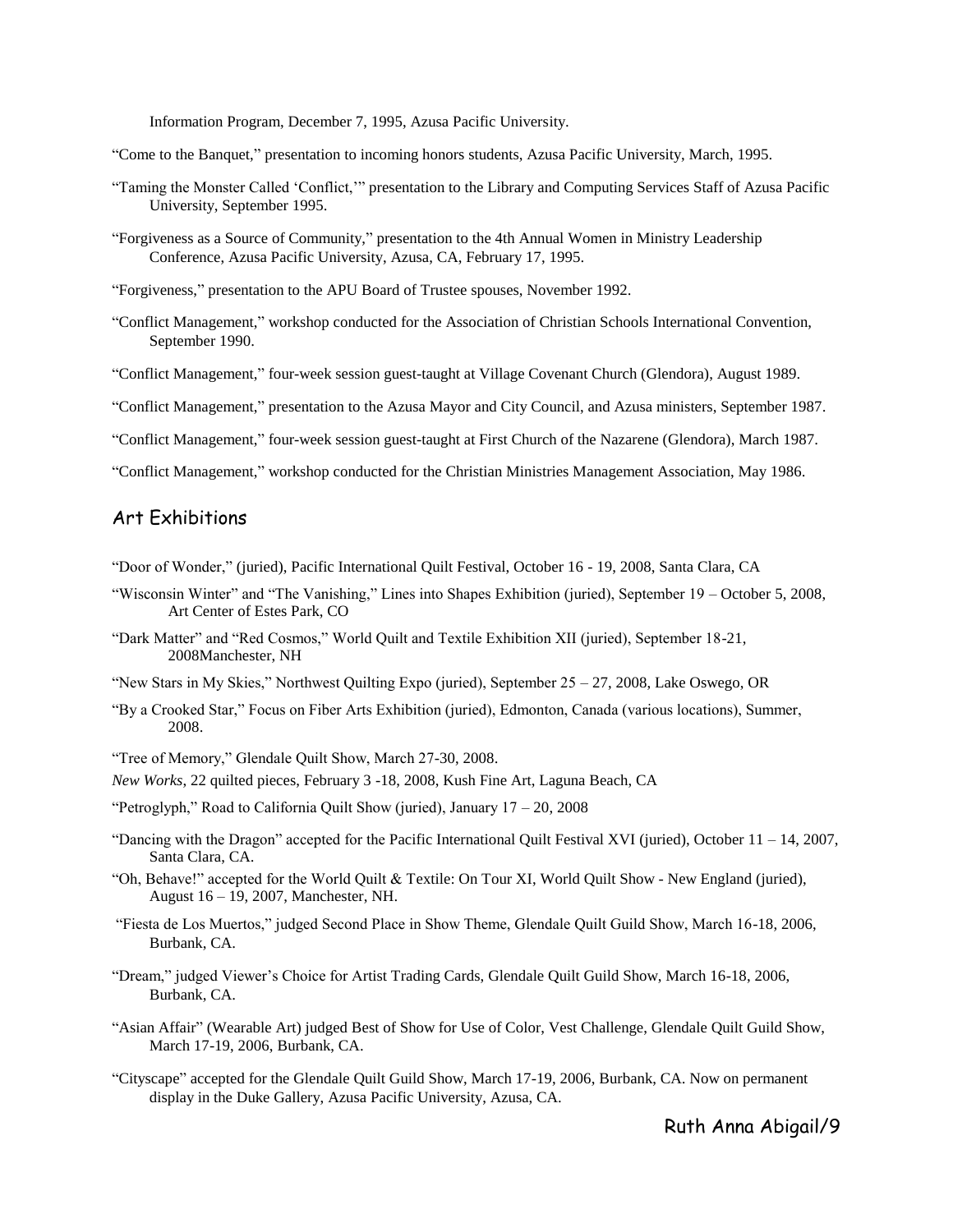- "Bo's Pagodas," "Refiner's Fire," and "Bali Sunset" accepted for the Glendale Quilt Guild Show, March 11-13, 2005, Burbank, CA.
- ―All Roads Lead to California‖ accepted for the Road to California Quilt Show (juried), January 13-16, 2005, Ontario, CA.
- ―Memories of the Garden of Desire‖ accepted for the Glendale Quilt Guild Show, March 18-21, 2004, Burbank, CA.
- ―African Rhythms‖ accepted for the Road to California Quilt Show (juried), January 15-18, 2004, Ontario, CA.
- *Call Me Blessed*, a one-person show displaying 14 quilted pieces, November 17 26, 2003, Azusa Pacific University.
- ―Enchanted Forest‖ awarded honorable mention in the Sulky Thread International competition (professional wall quilt division), 2002. Part of a traveling exhibition Fall 2002 – Summer 2003.
- ―Dancing Butterflies‖ and ―Here, Fishy, Fishy‖ accepted for the Glendale Quilt Guild Show, March 22-24, 2002, Burbank, CA.
- "Here, Fishy, Fishy" accepted for the Road to California Quilt Show (juried), January 18-21, 2002, Ontario, CA.
- "Autumn Jewels in My Garden" and "Moonlight in My Garden" accepted for the Glendale Quilt Guild Show, March 21-23, 2001, Burbank, CA.
- *Chaos and Liturgy*, a one-person show displaying 35 pieces (quilts, mixed media, weavings, and dolls), September 6 – 17, 1999, Azusa Pacific University.
- *The Delight of My Hands*, Senior Art Show displaying 26 pieces (quilts, mixed media, ceramics, dolls, and weavings) about women of the Bible, November 10 – 22, 1997, Azusa Pacific University.
- "My Aching Back" (mixed media) and "Sheba's Star" (quilt) displayed in the APU Employee Juried Art Show, 1997.
- ―We Seek to Forgive,‖ artwork displayed at the Overcoming Abuse Seminar, September 21, 1996, Azusa Pacific University.
- ―My Twelve,‖ was displayed at the Women in Ministry Leadership Conference, January 1996, and the Faculty-Staff Kickoff Dinner, September 1996. Also published in *In Search of Unity*, Azusa Pacific University Publication, 1995.
- "Keeping Secrets," "Carpal Tunnel," "Warrior Heart," and "Sexism," displayed in the APU Employee Art Show (juried), 1995.
- *Sense of a Woman*, one-person show featuring eight works in two media (quilts and acrylic paintings), running from April 1 to April 30, 1995 at Chisme´ Coffee House, Azusa, CA.
- "Still Chained," a mixed-media piece featured in "A Woman's View," (juried) show March 22 April 18, 1995 at Constanza Coffee House, Azusa.

## Professional Activities and Service

Served as curator for Artist Trading Cards and Quilted Postcards for the Glendale Quilt Guild Show, March 16-18, 2007.

Reviewer, *Journal of Communication and Religion*, Spring 2003 – present.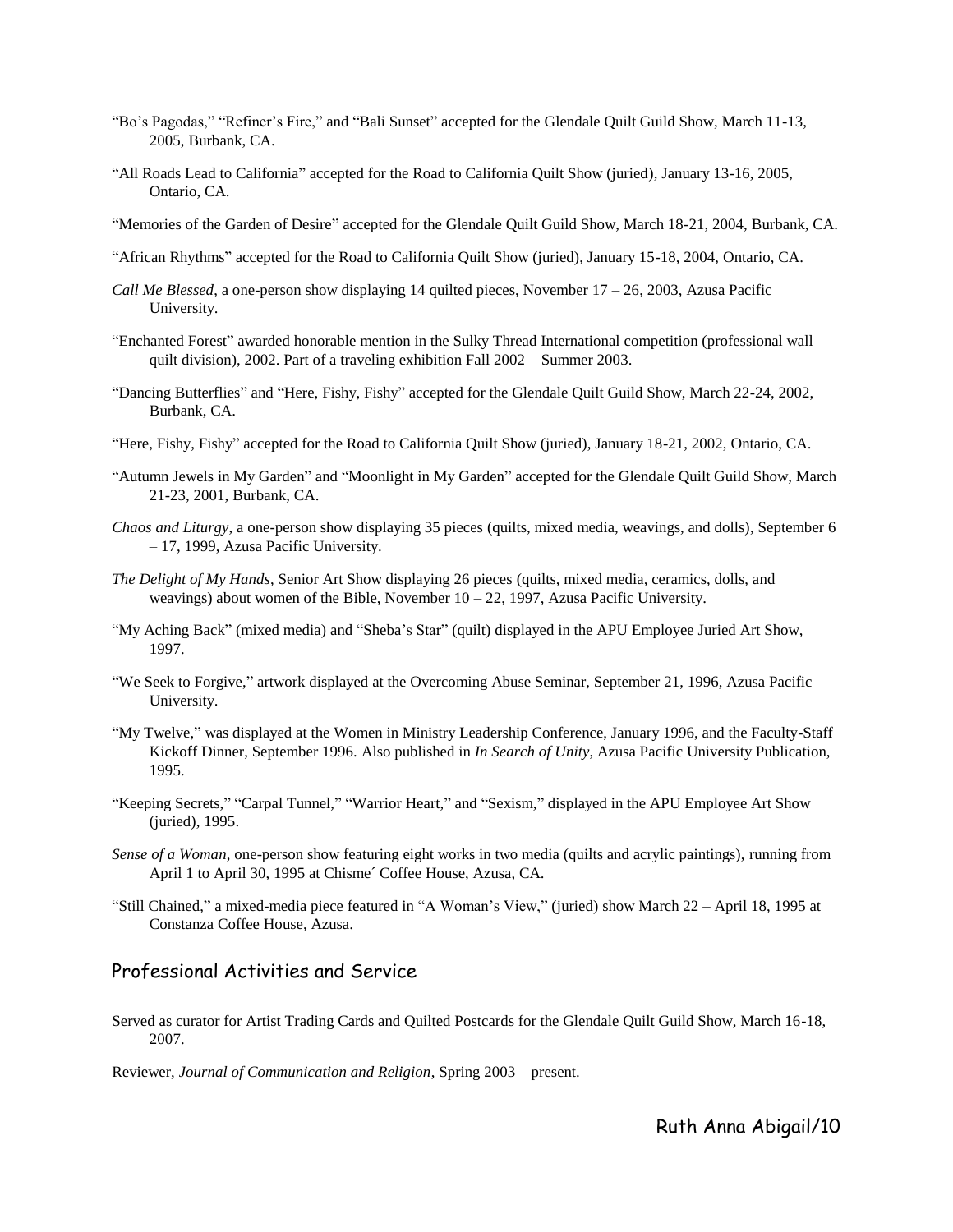Consultant to the Academic Cabinet, Fall 2001. Culminated in conflict management training session.

Reviewer, SUNY Press, Fall 2000.

Served as an outside consultant for the distribution of PEW scholarship grants at John Brown University, March 1997 - March 1998.

Conference Organizer, Women in Ministry Leadership, Azusa Pacific University, January 31, 1997.

Tenure Reviewer, Old Dominion University, Fall, 1995.

Elected as Councilor for the Religious Speech Communication Association, 1996-1998.

Reviewer, *Communication Studies*, Fall 1995.

- Executive Secretary for the Religious Speech Communication Association, January 1993 December 1995. Created a membership database and billing system for the organization.
- Elected Chair of the Small College Committee, Senior College and University Section, Speech Communication Association; appointed to nominating committee, November 1991.
- Elected Secretary of the Senior University and College Section of Speech Communication Association, term from November 1990 to November 1992.

### Awards and Grants

Employee of the Month, Center for Adult and Professional Studies, September 2006.

Service Unit Award, Spanish Trails Girl Scout Council, 1996-97.

Provost Award for Outstanding Performance in Scholarship, Professional Development and Service, 1993-94.

APU Research Grants

1998 - 1999: \$1000: Code and analyzed previously collected data on forgiveness.

1997 - 1998: \$2175: Accomplished Scholar Award

1994 - 1995: \$1500: Develop a monograph on the essence of scholarship from a Christian worldview.

1994 - 1995: \$250: Create an artwork (quilt) demonstrating the concept of diversity; the theme of the quilt is "Lesser Known Women of the Bible—My Twelve," using mixed media on cloth with some traditional quilting techniques.

1993 - 1994: \$2070: Code and analyze previously collected data on interpersonal persuasion

1992 - 1993: \$1800: Code and analyze previously collected data on interpersonal persuasion

1986 - 1987: \$1000: Code and analyze previously collected data on interpersonal persuasion

#### APU Development Grants

1996 - 1997, \$2000: Research the various themes that run through Arthurian literature and create teaching materials for Frosh Writing.

1993 - 1994, \$1500: Develop a team-taught course in Gender and Communication with colleague David **Bicker**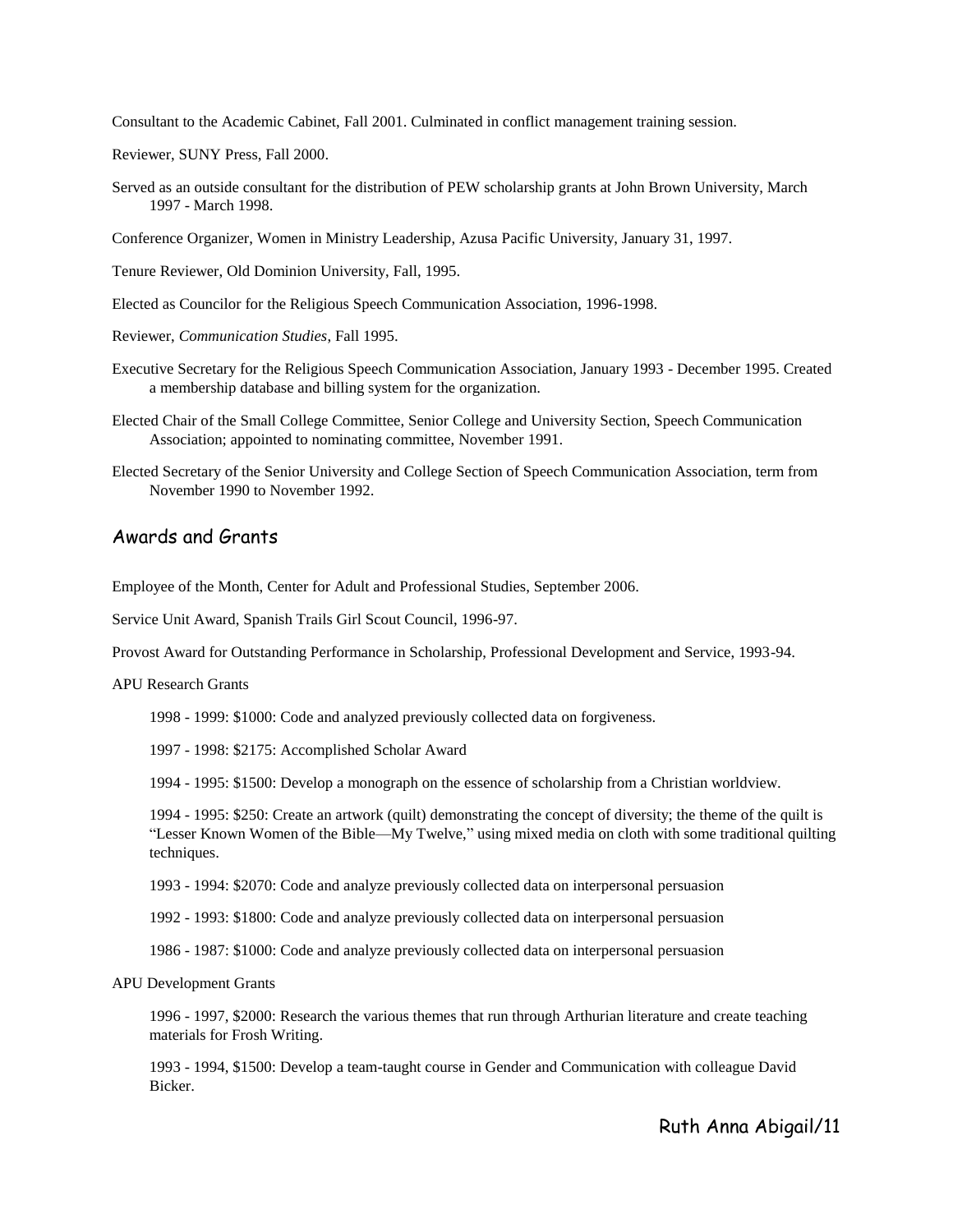1985 - 1986, \$1000: Develop a text for the basic course.

APU Academic Internship Grants

1996 - 1997, \$2000: Directed research on Arthurian literature.

1992 - 1993, \$2160: Directed research in interpersonal persuasion

1988 - 1989, \$1440: Directed research in interpersonal persuasion

1986 - 1987, \$1440: Directed research in interpersonal persuasion

1985 - 1986, \$1440: Directed work in development of research resources

#### Professional Development and Conferences Attended

June 1996, 1997, 1998, 1999, 2000, participated in the Liberal Arts Seminar, Azusa Pacific University.

August 1996 and May 1999, participated in the Teaching Writing Workshop, Azusa Pacific University.

Hope College Faculty Development Seminar, MI.

July 1997, took seminars in Visual Communication and Issues in Feminist Theory.

July 1996, took seminars in Communication Theory and Gender Communication.

July 1995, took seminars in Communication Theory and Communication Epistemology.

July 1994, took seminars in Interpersonal Communication and Gender Communication.

July 1993, took seminars in Communication Theory and Gender Communication.

July 1992, took seminars in Interpersonal Communication and Gender Communication.

August 1989, took seminars in Organizational Communication and Communication Theory.

- June 1994, Voices and Visibility: Empowering Christian Women in Higher Education, Eastern College, PA.
- March 1992 January 1993, participated in the Hope College Research Project, where I worked with five other participants and a mentor (Larry Frey) on developing research projects.
- July 1991, visited the Walsworth Publishing Plant (MO) to learn about the printing process for yearbooks.
- July 1990, attended yearbook training and development workshop in St. Louis, MO sponsored by Walsworth Publishing.
- April 1989, attended the Lilly Conference on College Teaching West at Lake Arrowhead.

November 1988, attended the College Media Advisors Convention in Atlanta, GA. Received yearbook training.

- July 1988, attended a yearbook training and development workshop in Memphis, TN co-sponsored by the University of Memphis.
- August 1986, participated in the "Essential Curriculum for Small Colleges" conference at Hope College, establishing an ideal curriculum for the Communication major in a small college setting (part 2 of 2).
- August 1985, participated in the "Essential Curriculum for Small Colleges" conference at Hope College, establishing an ideal curriculum for the Communication major in a small college setting (part 1 of 2).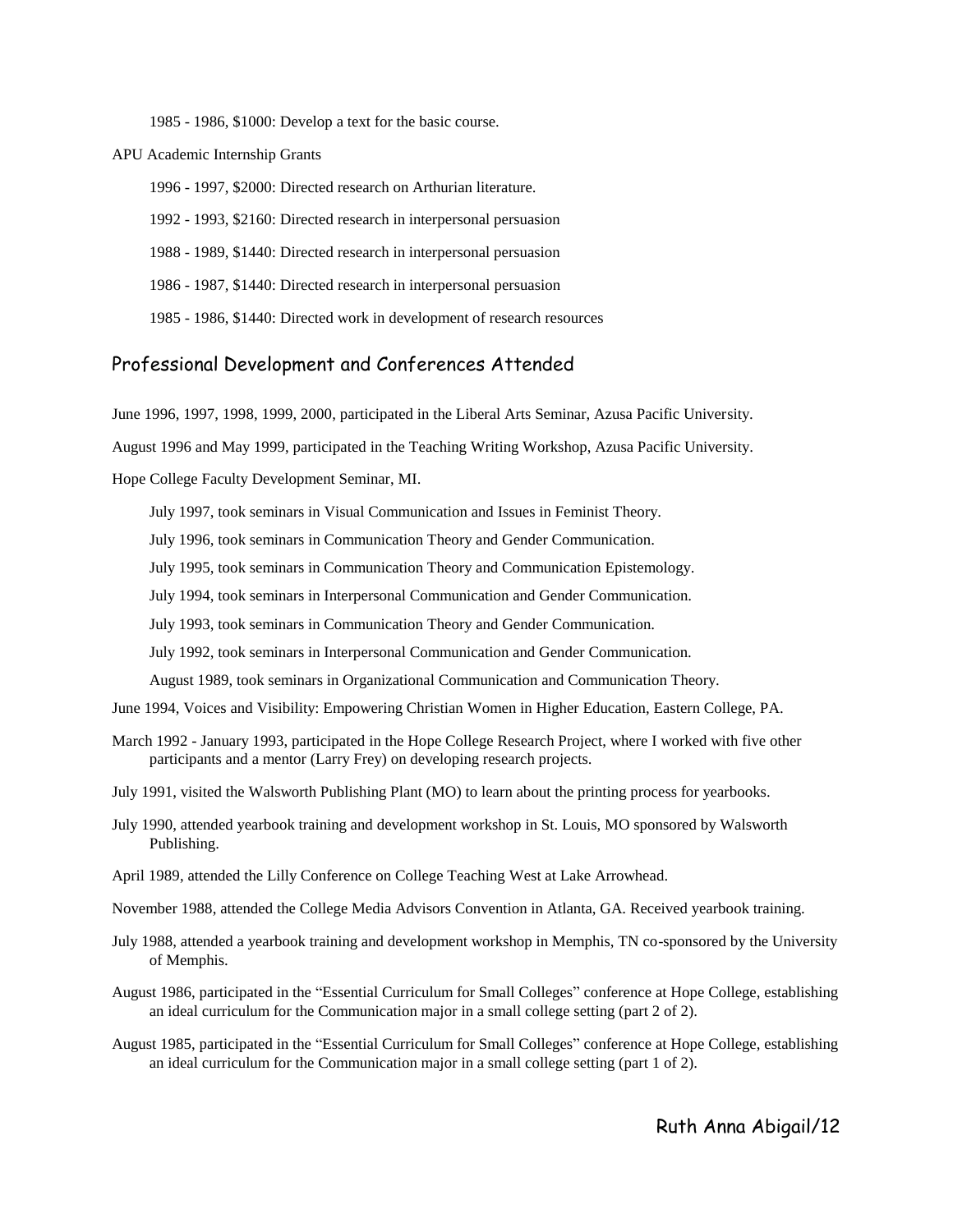#### Institutional Service

- Fall 2009 Spring 2009, Vice Moderator, Faculty Senate
- Fall 2009 Spring 2011, Recording Secretary/Member, Master's Studies Council
- Fall 2004 present, Faith Integration Mentor for Center for Adult and Professional Studies
- Fall 2004 Spring 2007, Professional Affairs Review Board (Chair)
- Fall 2004 Spring 2007, Curriculum Sub-Committee, Undergraduate Studies Council
- Fall 2003 present, Faculty Senate
- Fall 2002 Spring 2008, Member, Implementation Team, Comprehensive Faculty Evaluation Process; now Faculty Evaluation Council
- Fall 2001 Spring 2007, Undergraduate Studies Council
- Fall 2004 Spring 2006, Assessment Council
- Spring 2005, Undergraduate Studies Departmental Review—Global Studies and Sociology
- Fall 2003 Spring 2004, Chair of Policy Sub-Committee of Undergraduate Studies Council
- Spring 2001, Educational Council Departmental Review—Art
- Spring 2001, Member, Search Committee, English Department
- Fall 2000-Spring 2003, Faculty Senate
- Fall 2000 Spring 2003, Member, Appointment, Rank & Contract Council (Chair 2001-2003)
- 1999-2000, Coordinated revamping of Communication Studies major and various emphases; wrote program and course proposals. Created new advising sheets.
- 1999-2000, Member of the WASC accreditation review team.
- Worked on the "APU Centennial Quilt," finished Fall, 1999, hanging in the Marshburn Library. I chose the background fabrics, designed one block, helped construct the top, and quilted the piece.
- 1995-1996, Member of the WASC accreditation review team.
- 1994 1996: Faculty Moderator
- 1993 1994 positions: Chair, Academic Internship Committee, Faculty Senate Parliamentarian, Workload and Compensation Council.
- 1992 1993 positions: Research Council, Academic Internship Committee, and Faculty Senate Parliamentarian.
- 1991 1992 positions: Vice-Moderator of the faculty; Chair, Task Force for the Revision of Promotion Criteria.
- 1987 1988: Chair, Faculty Senate By-Laws Revision Committee.
- 1983 1988: Faculty Senate Member.
- 1983 1988: Research and Development Council.
- 1985 1986: Workload and Compensation Council.